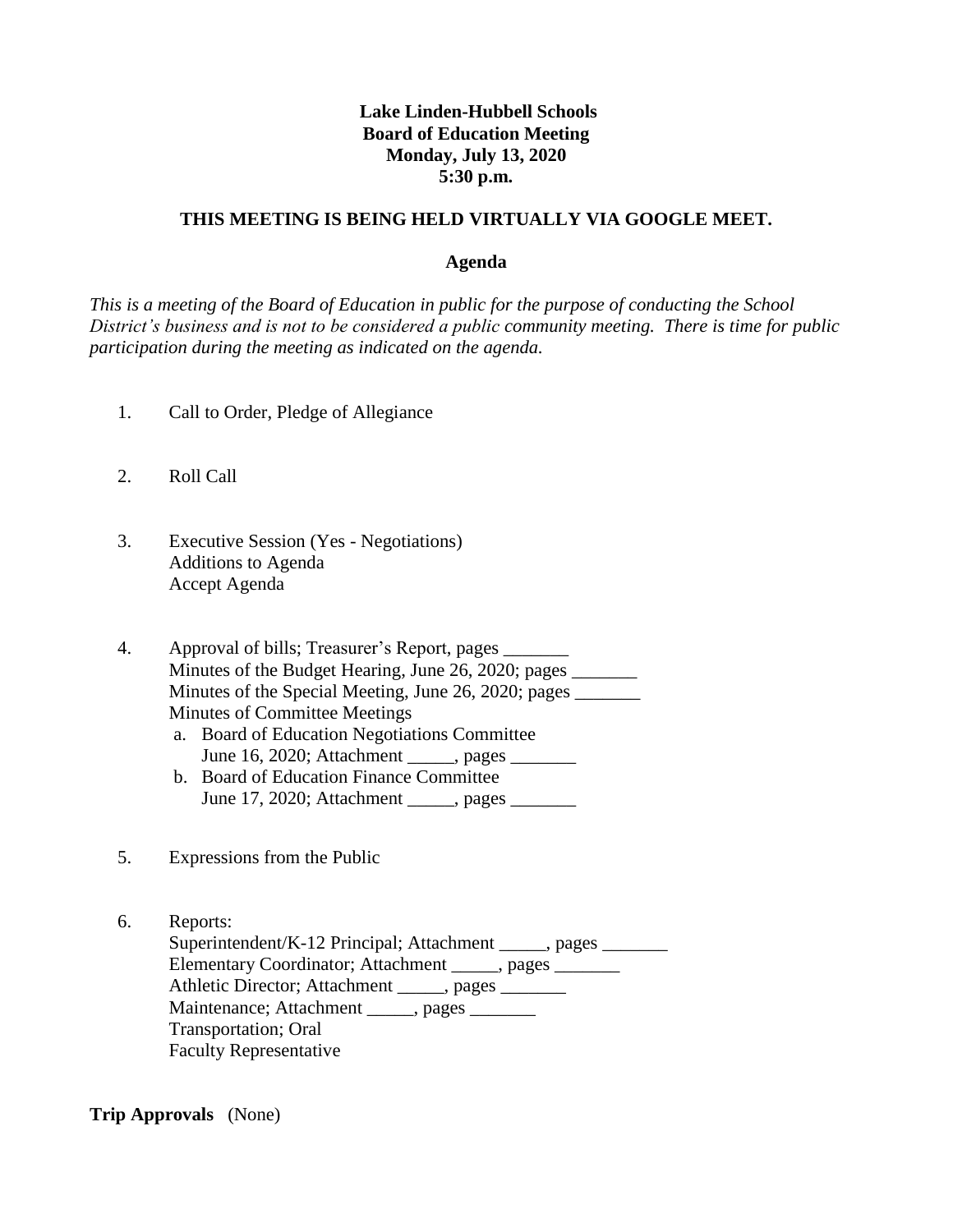## **Board of Education Committee Reports**

- 7. Board of Education Committee Reports
	- a. Board of Education Negotiations Committee June 16, 2020; Attachment \_\_\_\_\_, pages \_\_\_\_\_\_\_
	- b. Board of Education Finance Committee June 17, 2020; Attachment \_\_\_\_\_, pages \_\_\_\_\_\_\_

# **Board of Education Recognition** (None)

## **New Business**

8. Motion:

Moved by \_\_\_\_\_\_ and seconded by \_\_\_\_\_\_ to approve the administrative employment contract as presented for Jack Johnson as the Elementary Coordinator for the school year 2020-2021. Enclosure

9. Motion:

Moved by and seconded by that the Board of Education salaries are as follows: President \$350, Vice President \$350, Secretary \$350, Treasurer \$350 and three Trustees \$350 each.

10. Motion:

 Moved by \_\_\_\_\_ and seconded by \_\_\_\_\_ that Range Bank Copper Country, Superior National Bank, Michigan Liquid Asset Fund, Torch Lake Federal Credit Union, Huntington and Ameriprise Financial Services serve as the school district depositories.

11. Motion:

Moved by \_\_\_\_\_ and seconded by \_\_\_\_\_\_ that bonding levels be set as follows: Treasurer \$100,000; Superintendent \$100,000; District Accountant \$100,000; all others \$100,000 according to District Policy and insurance company.

12. Motion:

Moved by and seconded by that in accordance with state law, the school district elects to transport all school children within the district who live approximately 1.5 miles or more from the Lake Linden-Hubbell School and all students along highways where the safety of the pupil is concerned. Exceptions will be reviewed on a case-by-case basis.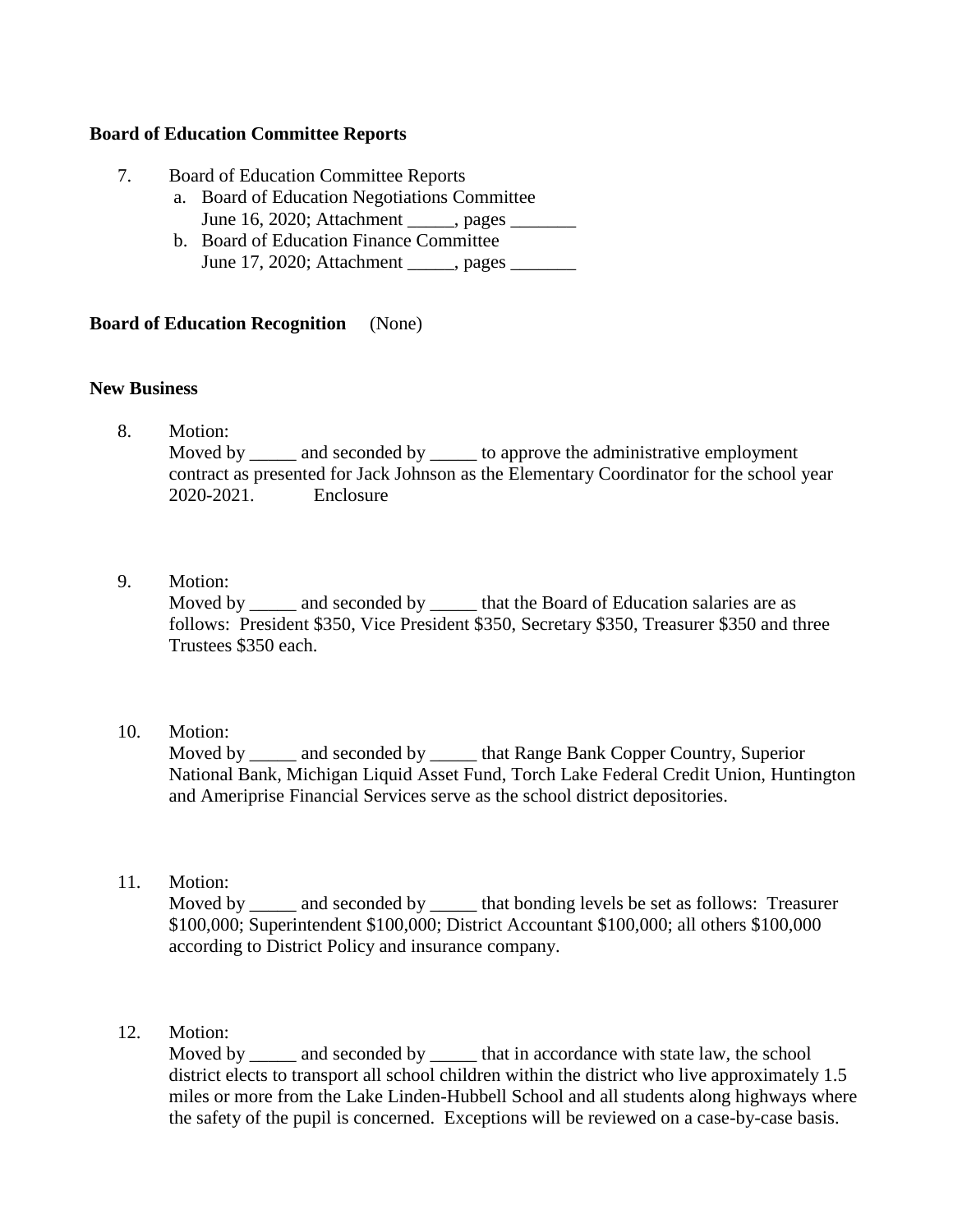13. Motion:

Moved by \_\_\_\_\_ and seconded by \_\_\_\_\_\_ that the following persons be authorized to sign the checks for the district for the accounts indicated.

| General Fund:                                         | Board President, Secretary and Treasurer                                                                                   |
|-------------------------------------------------------|----------------------------------------------------------------------------------------------------------------------------|
| Payroll Fund:                                         | <b>District Accountant</b><br>Superintendent                                                                               |
| Capital Projects:                                     | <b>District Accountant</b><br>Superintendent                                                                               |
| Debt Retirement:                                      | <b>District Accountant</b>                                                                                                 |
| Athletics:                                            | <b>District Accountant</b><br>Superintendent                                                                               |
| <b>Internal Accounts:</b>                             |                                                                                                                            |
| <b>High School Activity</b><br>(two signatures)       | <b>High School Secretary</b><br>Superintendent<br><b>District Accountant</b>                                               |
| <b>Elementary School Activity</b><br>(two signatures) | <b>Elementary School Coordinator</b><br><b>Elementary School Secretary</b><br>Superintendent<br><b>District Accountant</b> |
| <b>Hot Lunch</b>                                      | Superintendent<br><b>District Accountant</b>                                                                               |
| <b>Imprest Cash and</b><br>District Scholarship Fund  | Central Office Secretary (or)<br><b>District Accountant</b>                                                                |

14. Motion:

Moved by \_\_\_\_\_ and seconded by \_\_\_\_\_\_ to designate the Office of the Superintendent to perform all election duties necessary for conducting all school elections.

# 15. Motion:

Moved by \_\_\_\_\_ and seconded by \_\_\_\_\_ to approve the Lake Linden-Hubbell School memberships and liaisons to: MASSP (Michigan Association of Secondary School Principals), MASB (Michigan Association of School Boards), MASA (Michigan Association of School Administrators), HPS (Hospital Purchasing Service), Great Lakes Food Co-op, MAPT (Michigan Association for Pupil Transportation, and MIEM (Michigan Institute for Educational Management).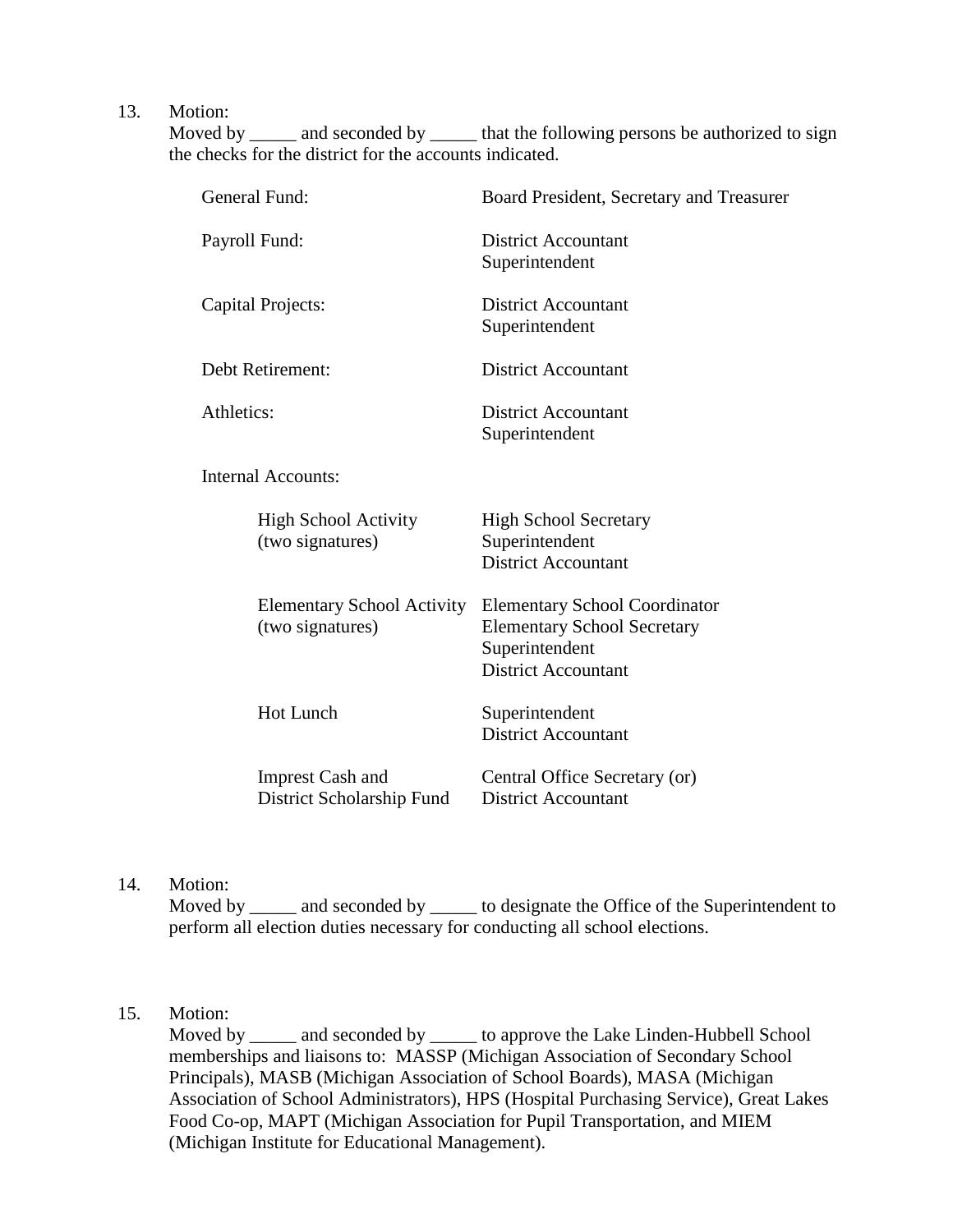16. Motion:

Moved by \_\_\_\_\_\_ and seconded by \_\_\_\_\_\_ that Thrun Law Firm, P.C. be appointed the School Attorney.

### 17. Motion:

Moved by \_\_\_\_\_ and seconded by \_\_\_\_\_ to employ the accounting firm of Sturos, CPA, P.C. for the school year 2019-2020 audit. Attachment , pages

#### 18. Motion:

Moved by \_\_\_\_\_ and seconded by \_\_\_\_\_\_ that Jeff Klein be identified as the Lake Linden-Hubbell School District's Electronic Funds Transfer Coordinator.

# 19. Motion:

Moved by \_\_\_\_\_\_ and seconded by \_\_\_\_\_\_ to accept the letter of resignation as presented by Lily Kumpula from her position as Junior High Girls Track Coach. Attachment \_\_\_\_\_, pages \_\_\_\_\_\_\_

## 20. Motion:

Moved by \_\_\_\_\_\_ and seconded by \_\_\_\_\_\_ to accept the letter of resignation as presented by Erin Seppala from her as Junior High Girls Track Coach. Attachment \_\_\_\_\_, pages \_\_\_\_\_\_\_

### 21. Motion:

Moved by \_\_\_\_\_ and seconded by \_\_\_\_\_\_ to approve the employment of Jack Johnson in the position of Varsity Girls Track Coach for the 2020-2021 school year. Attachment \_\_\_\_\_, pages \_\_\_\_\_\_\_

## 22. Motion:

Moved by and seconded by to approve the employment of Brett Poissant in the position of Junior Varsity Boys Basketball Coach for the 2020-2021 school year. Attachment \_\_\_\_\_\_, pages \_\_\_\_\_\_\_